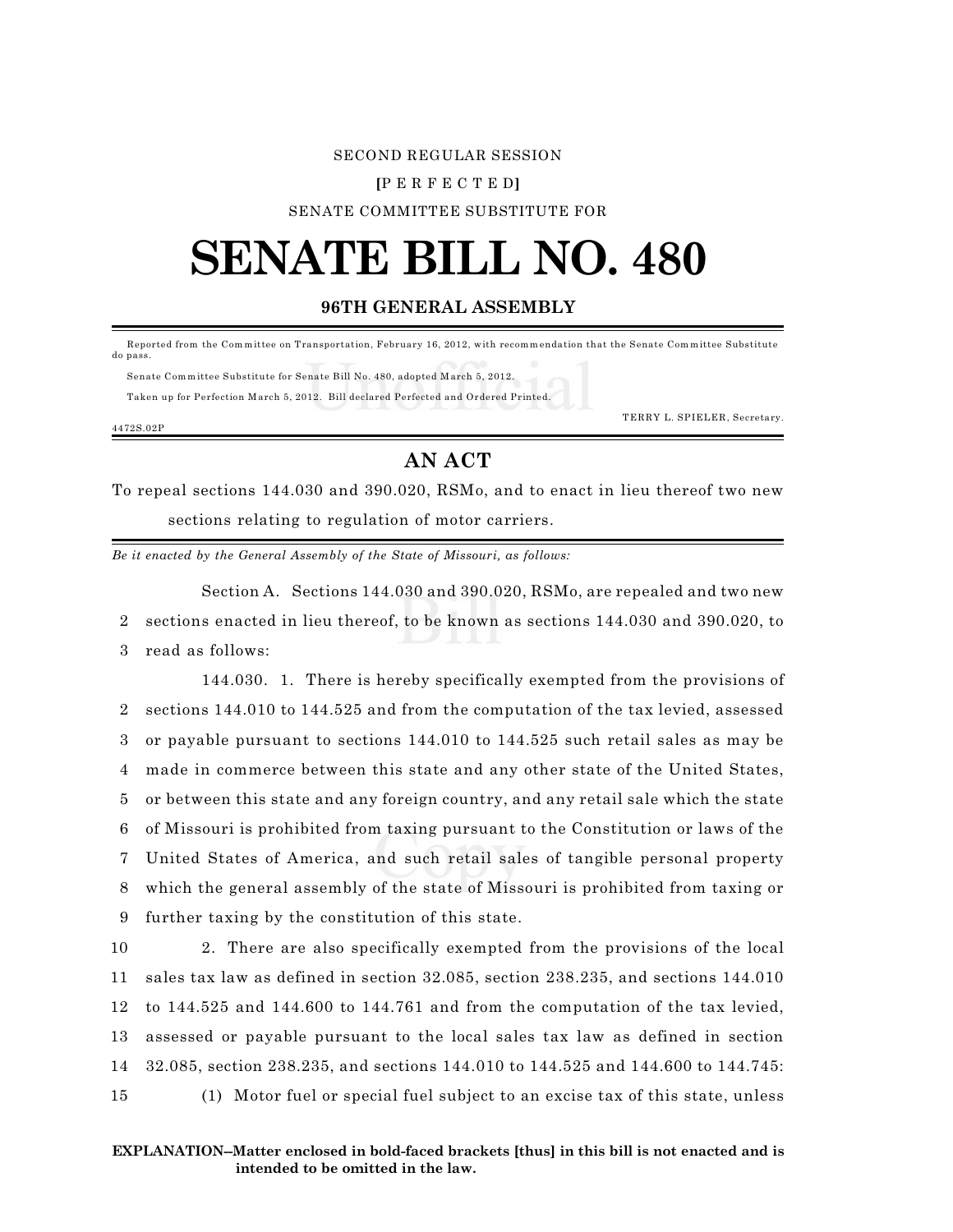SCS SB 480 2

 all or part of such excise tax is refunded pursuant to section 142.824; or upon the sale at retail of fuel to be consumed in manufacturing or creating gas, power, steam, electrical current or in furnishing water to be sold ultimately at retail; or feed for livestock or poultry; or grain to be converted into foodstuffs which are to be sold ultimately in processed form at retail; or seed, limestone or fertilizer which is to be used for seeding, liming or fertilizing crops which when harvested will be sold at retail or will be fed to livestock or poultry to be sold ultimately in processed form at retail; economic poisons registered pursuant to the provisions of the Missouri pesticide registration law (sections 281.220 to 281.310) which are to be used in connection with the growth or production of crops, fruit trees or orchards applied before, during, or after planting, the crop of which when harvested will be sold at retail or will be converted into foodstuffs which are to be sold ultimately in processed form at retail;

 (2) Materials, manufactured goods, machinery and parts which when used in manufacturing, processing, compounding, mining, producing or fabricating become a component part or ingredient of the new personal property resulting from such manufacturing, processing, compounding, mining, producing or fabricating and which new personal property is intended to be sold ultimately for final use or consumption; and materials, including without limitation, gases and manufactured goods, including without limitation slagging materials and firebrick, which are ultimately consumed in the manufacturing process by blending, reacting or interacting with or by becoming, in whole or in part, component parts or ingredients of steel products intended to be sold ultimately for final use or consumption;

 (3) Materials, replacement parts and equipment purchased for use directly upon, and for the repair and maintenance or manufacture of, **[**motor vehicles,**]** watercraft, railroad rolling stock or aircraft engaged as common carriers of persons or property;

 (4) **Materials, replacement parts, and equipment purchased for use directly upon, and for the repair and maintenance or manufacture of motor vehicles used by motor carriers in the transportation of persons or property. For purposes of this subdivision, the terms "motor vehicles" and "motor carriers" shall have the meanings ascribed to them in section 390.020;**

 **(5)** Replacement machinery, equipment, and parts and the materials and supplies solely required for the installation or construction of such replacement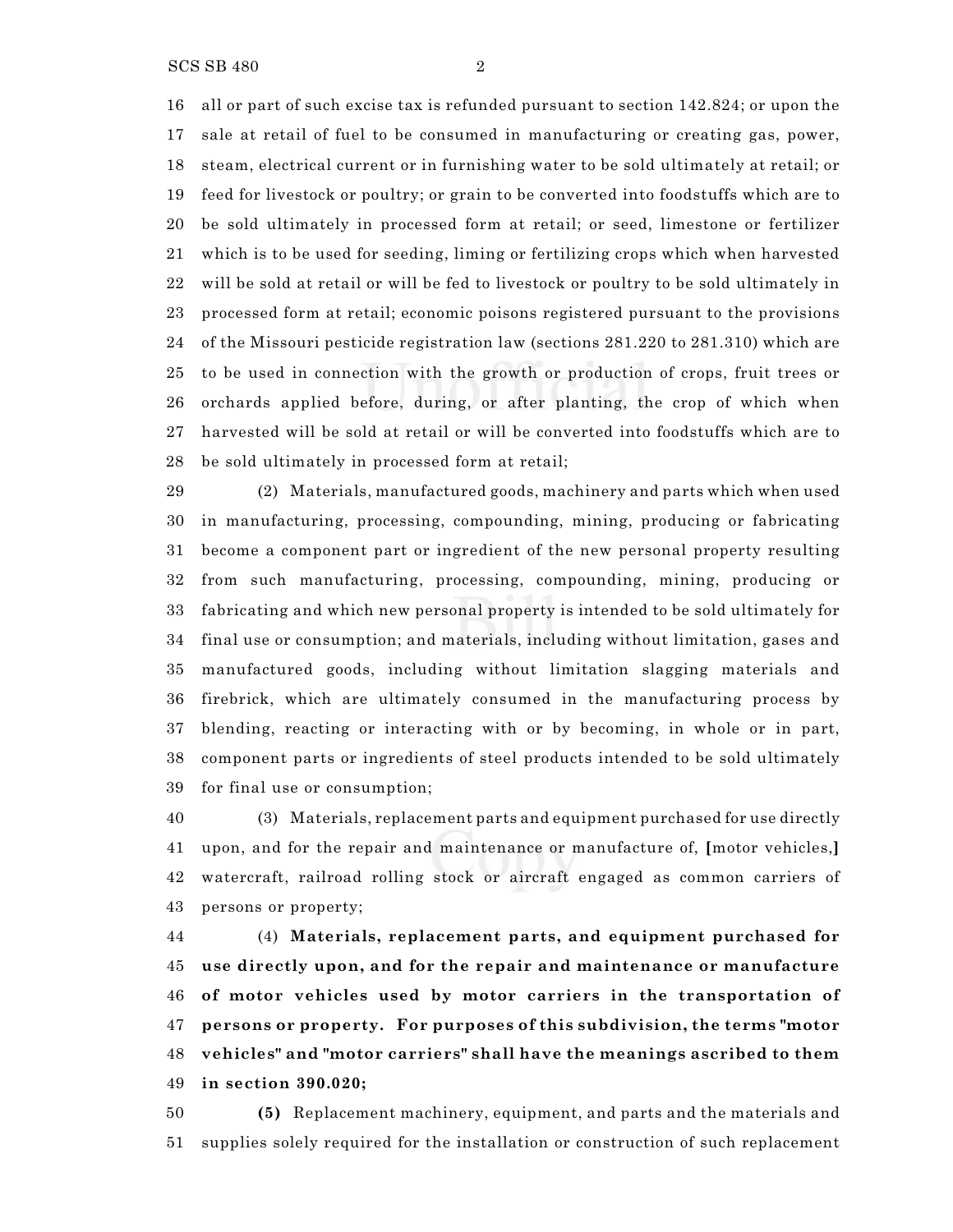machinery, equipment, and parts, used directly in manufacturing, mining, fabricating or producing a product which is intended to be sold ultimately for final use or consumption; and machinery and equipment, and the materials and supplies required solely for the operation, installation or construction of such machinery and equipment, purchased and used to establish new, or to replace or expand existing, material recovery processing plants in this state. For the purposes of this subdivision, a "material recovery processing plant" means a facility that has as its primary purpose the recovery of materials into a useable product or a different form which is used in producing a new product and shall include a facility or equipment which are used exclusively for the collection of recovered materials for delivery to a material recovery processing plant but shall not include motor vehicles used on highways. For purposes of this section, the terms motor vehicle and highway shall have the same meaning pursuant to section 301.010. Material recovery is not the reuse of materials within a manufacturing process or the use of a product previously recovered. The material recovery processing plant shall qualify under the provisions of this section regardless of ownership of the material being recovered;

 **[**(5)**] (6)** Machinery and equipment, and parts and the materials and supplies solely required for the installation or construction of such machinery and equipment, purchased and used to establish new or to expand existing manufacturing, mining or fabricating plants in the state if such machinery and equipment is used directly in manufacturing, mining or fabricating a product which is intended to be sold ultimately for final use or consumption;

 **[**(6)**] (7)** Tangible personal property which is used exclusively in the manufacturing, processing, modification or assembling of products sold to the United States government or to any agency of the United States government;

 **[**(7)**] (8)** Animals or poultry used for breeding or feeding purposes, or captive wildlife;

 **[**(8)**] (9)** Newsprint, ink, computers, photosensitive paper and film, toner, printing plates and other machinery, equipment, replacement parts and supplies used in producing newspapers published for dissemination of news to the general public;

 **[**(9)**] (10)** The rentals of films, records or any type of sound or picture transcriptions for public commercial display;

 **[**(10)**] (11)** Pumping machinery and equipment used to propel products delivered by pipelines engaged as common carriers;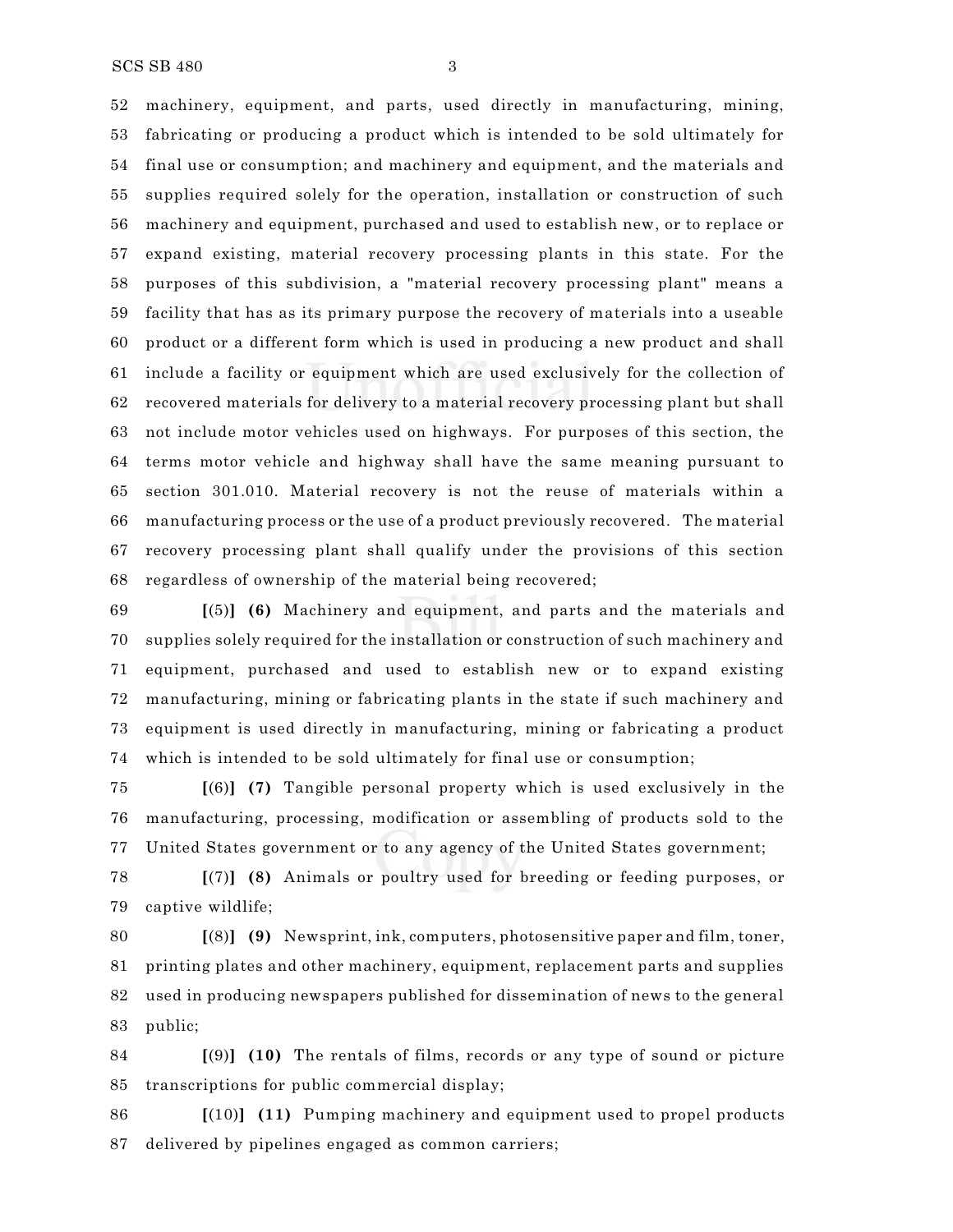**[**(11)**] (12)** Railroad rolling stock for use in transporting persons or property in interstate commerce and motor vehicles licensed for a gross weight of twenty-four thousand pounds or more or trailers used by **[**common**] motor** carriers, as defined in section 390.020, in the transportation of persons or property;

 **[**(12)**] (13)** Electrical energy used in the actual primary manufacture, processing, compounding, mining or producing of a product, or electrical energy used in the actual secondary processing or fabricating of the product, or a material recovery processing plant as defined in subdivision (4) of this subsection, in facilities owned or leased by the taxpayer, if the total cost of electrical energy so used exceeds ten percent of the total cost of production, either primary or secondary, exclusive of the cost of electrical energy so used or if the raw materials used in such processing contain at least twenty-five percent recovered materials as defined in section 260.200. There shall be a rebuttable presumption that the raw materials used in the primary manufacture of automobiles contain at least twenty-five percent recovered materials. For purposes of this subdivision, "processing" means any mode of treatment, act or series of acts performed upon materials to transform and reduce them to a different state or thing, including treatment necessary to maintain or preserve such processing by the producer at the production facility;

 **[**(13)**] (14)** Anodes which are used or consumed in manufacturing, processing, compounding, mining, producing or fabricating and which have a useful life of less than one year;

 **[**(14)**] (15)** Machinery, equipment, appliances and devices purchased or leased and used solely for the purpose of preventing, abating or monitoring air pollution, and materials and supplies solely required for the installation, construction or reconstruction of such machinery, equipment, appliances and devices;

 **[**(15)**] (16)** Machinery, equipment, appliances and devices purchased or leased and used solely for the purpose of preventing, abating or monitoring water pollution, and materials and supplies solely required for the installation, construction or reconstruction of such machinery, equipment, appliances and devices;

 **[**(16)**] (17)** Tangible personal property purchased by a rural water district;

**[**(17)**] (18)** All amounts paid or charged for admission or participation or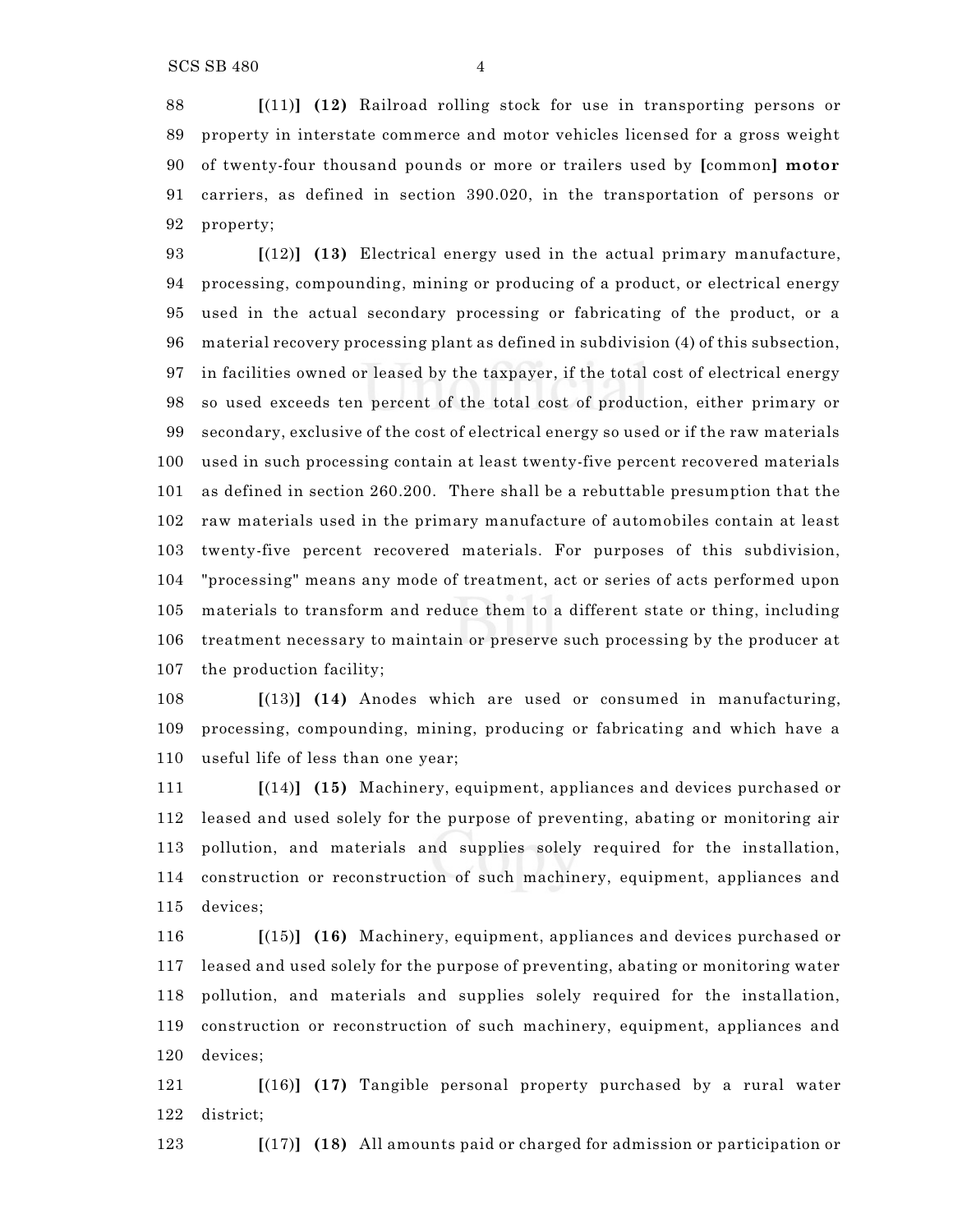other fees paid by or other charges to individuals in or for any place of amusement, entertainment or recreation, games or athletic events, including museums, fairs, zoos and planetariums, owned or operated by a municipality or other political subdivision where all the proceeds derived therefrom benefit the municipality or other political subdivision and do not inure to any private person, firm, or corporation;

 **[**(18)**] (19)** All sales of insulin and prosthetic or orthopedic devices as defined on January 1, 1980, by the federal Medicare program pursuant to Title XVIII of the Social Security Act of 1965, including the items specified in Section 133 1862(a)(12) of that act, and also specifically including hearing aids and hearing aid supplies and all sales of drugs which may be legally dispensed by a licensed pharmacist only upon a lawful prescription of a practitioner licensed to administer those items, including samples and materials used to manufacture samples which may be dispensed by a practitioner authorized to dispense such samples and all sales or rental of medical oxygen, home respiratory equipment and accessories, hospital beds and accessories and ambulatory aids, all sales or rental of manual and powered wheelchairs, stairway lifts, Braille writers, electronic Braille equipment and, if purchased or rented by or on behalf of a person with one or more physical or mental disabilities to enable them to function more independently, all sales or rental of scooters, reading machines, electronic print enlargers and magnifiers, electronic alternative and augmentative communication devices, and items used solely to modify motor vehicles to permit the use of such motor vehicles by individuals with disabilities or sales of over-the-counter or nonprescription drugs to individuals with disabilities, and drugs required by the Food and Drug Administration to meet the over-the-counter drug product labeling requirements in 21 CFR 201.66, or its successor, as prescribed by a health care practitioner licensed to prescribe;

 **[**(19)**] (20)** All sales made by or to religious and charitable organizations and institutions in their religious, charitable or educational functions and activities and all sales made by or to all elementary and secondary schools operated at public expense in their educational functions and activities;

 **[**(20)**] (21)** All sales of aircraft to common carriers for storage or for use in interstate commerce and all sales made by or to not-for-profit civic, social, service or fraternal organizations, including fraternal organizations which have 158 been declared tax-exempt organizations pursuant to Section  $501(c)(8)$  or (10) of the 1986 Internal Revenue Code, as amended, in their civic or charitable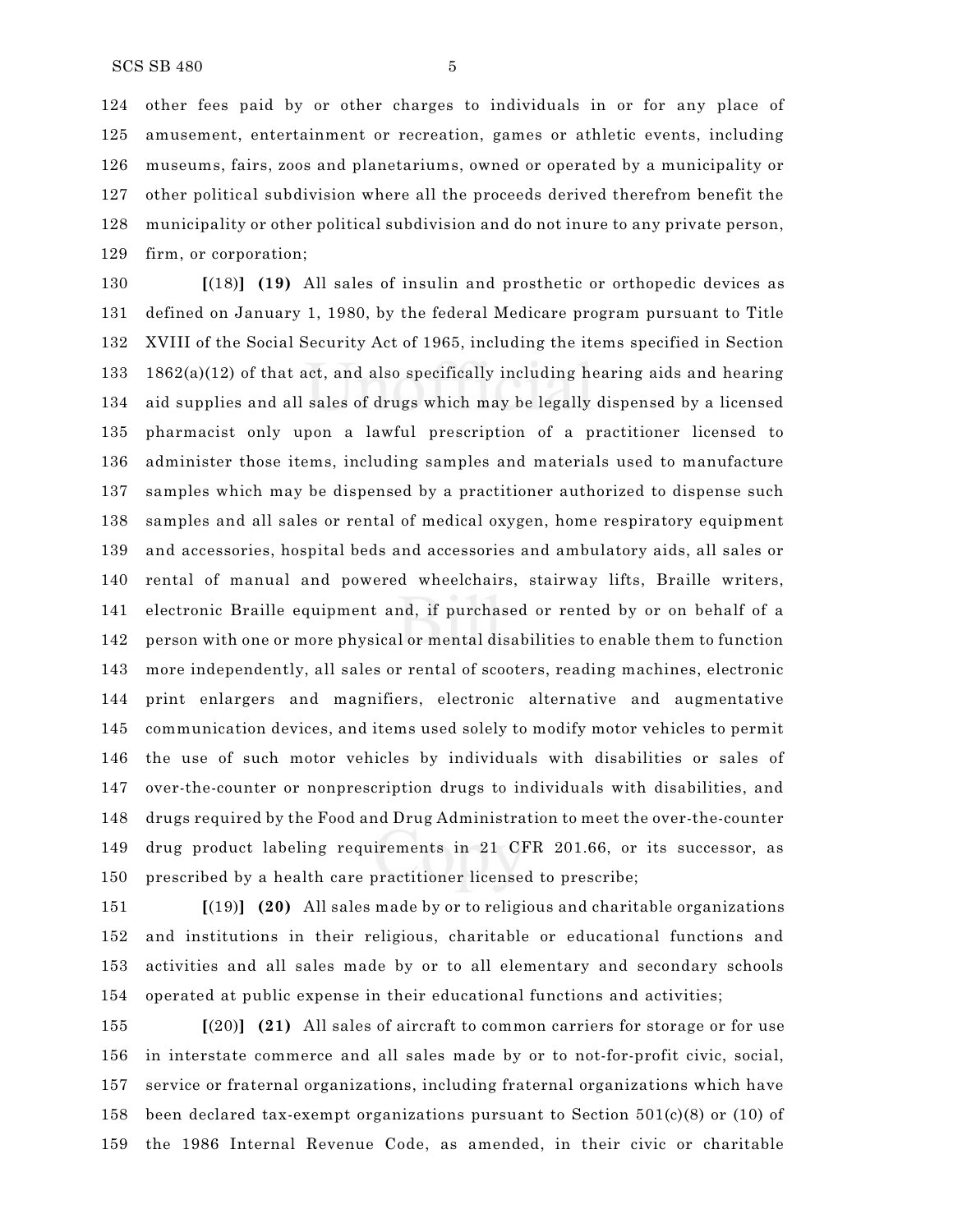functions and activities and all sales made to eleemosynary and penal institutions and industries of the state, and all sales made to any private not-for-profit institution of higher education not otherwise excluded pursuant to subdivision (19) of this subsection or any institution of higher education supported by public funds, and all sales made to a state relief agency in the exercise of relief functions and activities;

 **[**(21)**] (22)** All ticket sales made by benevolent, scientific and educational associations which are formed to foster, encourage, and promote progress and improvement in the science of agriculture and in the raising and breeding of animals, and by nonprofit summer theater organizations if such organizations are exempt from federal tax pursuant to the provisions of the Internal Revenue Code and all admission charges and entry fees to the Missouri state fair or any fair conducted by a county agricultural and mechanical society organized and operated pursuant to sections 262.290 to 262.530;

 **[**(22)**] (23)** All sales made to any private not-for-profit elementary or secondary school, all sales of feed additives, medications or vaccines administered to livestock or poultry in the production of food or fiber, all sales of pesticides used in the production of crops, livestock or poultry for food or fiber, all sales of bedding used in the production of livestock or poultry for food or fiber, all sales of propane or natural gas, electricity or diesel fuel used exclusively for drying agricultural crops, natural gas used in the primary manufacture or processing of fuel ethanol as defined in section 142.028, natural gas, propane, and electricity used by an eligible new generation cooperative or an eligible new generation processing entity as defined in section 348.432, and all sales of farm machinery and equipment, other than airplanes, motor vehicles and trailers, and any freight charges on any exempt item. As used in this subdivision, the term "feed additives" means tangible personal property which, when mixed with feed for livestock or poultry, is to be used in the feeding of livestock or poultry. As used in this subdivision, the term "pesticides" includes adjuvants such as crop oils, surfactants, wetting agents and other assorted pesticide carriers used to improve or enhance the effect of a pesticide and the foam used to mark the application of pesticides and herbicides for the production of crops, livestock or poultry. As used in this subdivision, the term "farm machinery and equipment" means new or used farm tractors and such other new or used farm machinery and equipment and repair or replacement parts thereon and any accessories for and upgrades to such farm machinery and equipment, rotary mowers used exclusively for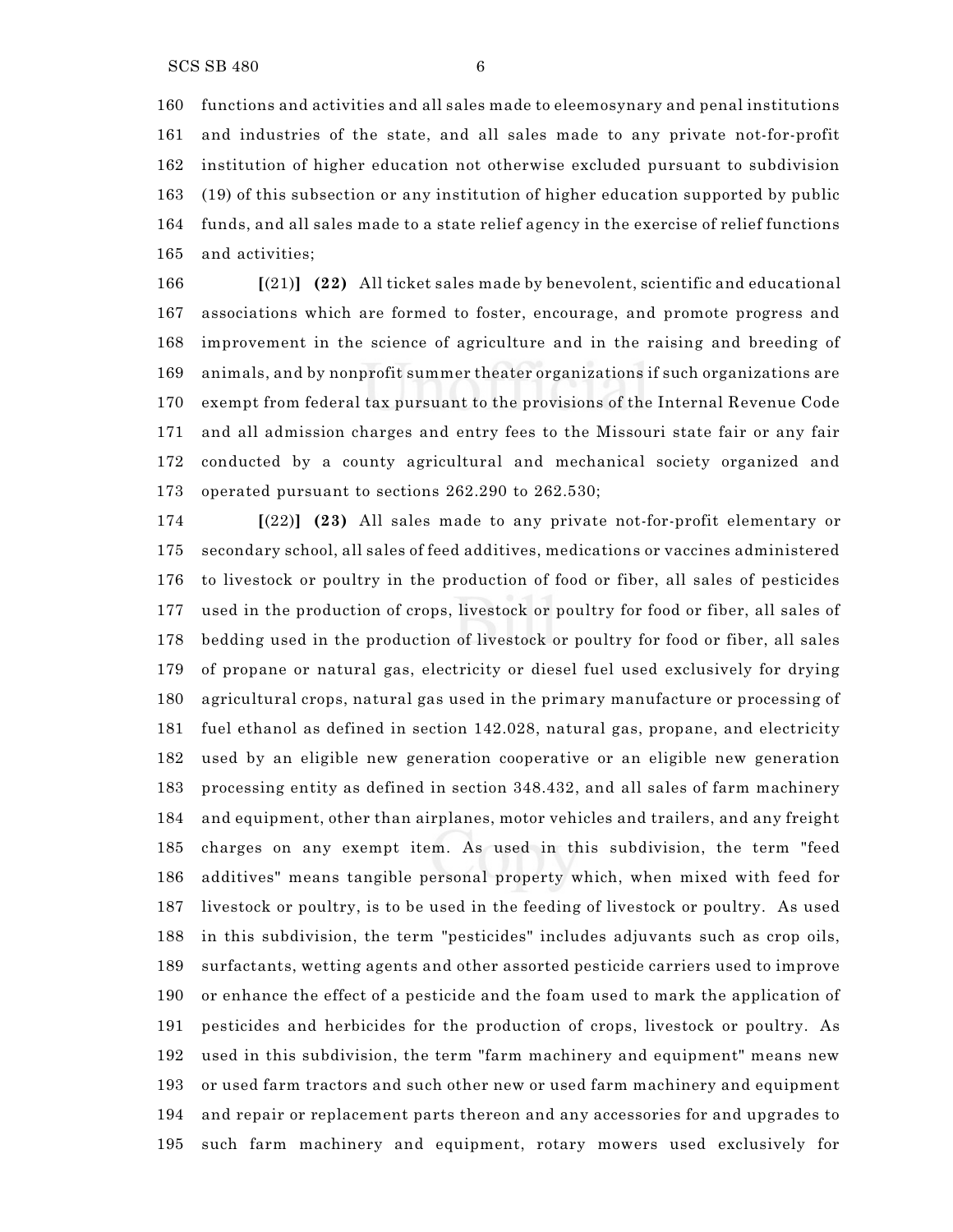agricultural purposes, and supplies and lubricants used exclusively, solely, and directly for producing crops, raising and feeding livestock, fish, poultry, pheasants, chukar, quail, or for producing milk for ultimate sale at retail, including field drain tile, and one-half of each purchaser's purchase of diesel fuel therefor which is:

(a) Used exclusively for agricultural purposes;

 (b) Used on land owned or leased for the purpose of producing farm products; and

 (c) Used directly in producing farm products to be sold ultimately in processed form or otherwise at retail or in producing farm products to be fed to livestock or poultry to be sold ultimately in processed form at retail;

 **[**(23)**] (24)** Except as otherwise provided in section 144.032, all sales of metered water service, electricity, electrical current, natural, artificial or propane gas, wood, coal or home heating oil for domestic use and in any city not within a county, all sales of metered or unmetered water service for domestic use:

 (a) "Domestic use" means that portion of metered water service, electricity, electrical current, natural, artificial or propane gas, wood, coal or home heating oil, and in any city not within a county, metered or unmetered water service, which an individual occupant of a residential premises uses for nonbusiness, noncommercial or nonindustrial purposes. Utility service through a single or master meter for residential apartments or condominiums, including service for common areas and facilities and vacant units, shall be deemed to be for domestic use. Each seller shall establish and maintain a system whereby individual purchases are determined as exempt or nonexempt;

 (b) Regulated utility sellers shall determine whether individual purchases are exempt or nonexempt based upon the seller's utility service rate classifications as contained in tariffs on file with and approved by the Missouri public service commission. Sales and purchases made pursuant to the rate classification "residential" and sales to and purchases made by or on behalf of the occupants of residential apartments or condominiums through a single or master meter, including service for common areas and facilities and vacant units, shall be considered as sales made for domestic use and such sales shall be exempt from sales tax. Sellers shall charge sales tax upon the entire amount of purchases classified as nondomestic use. The seller's utility service rate classification and the provision of service thereunder shall be conclusive as to whether or not the utility must charge sales tax;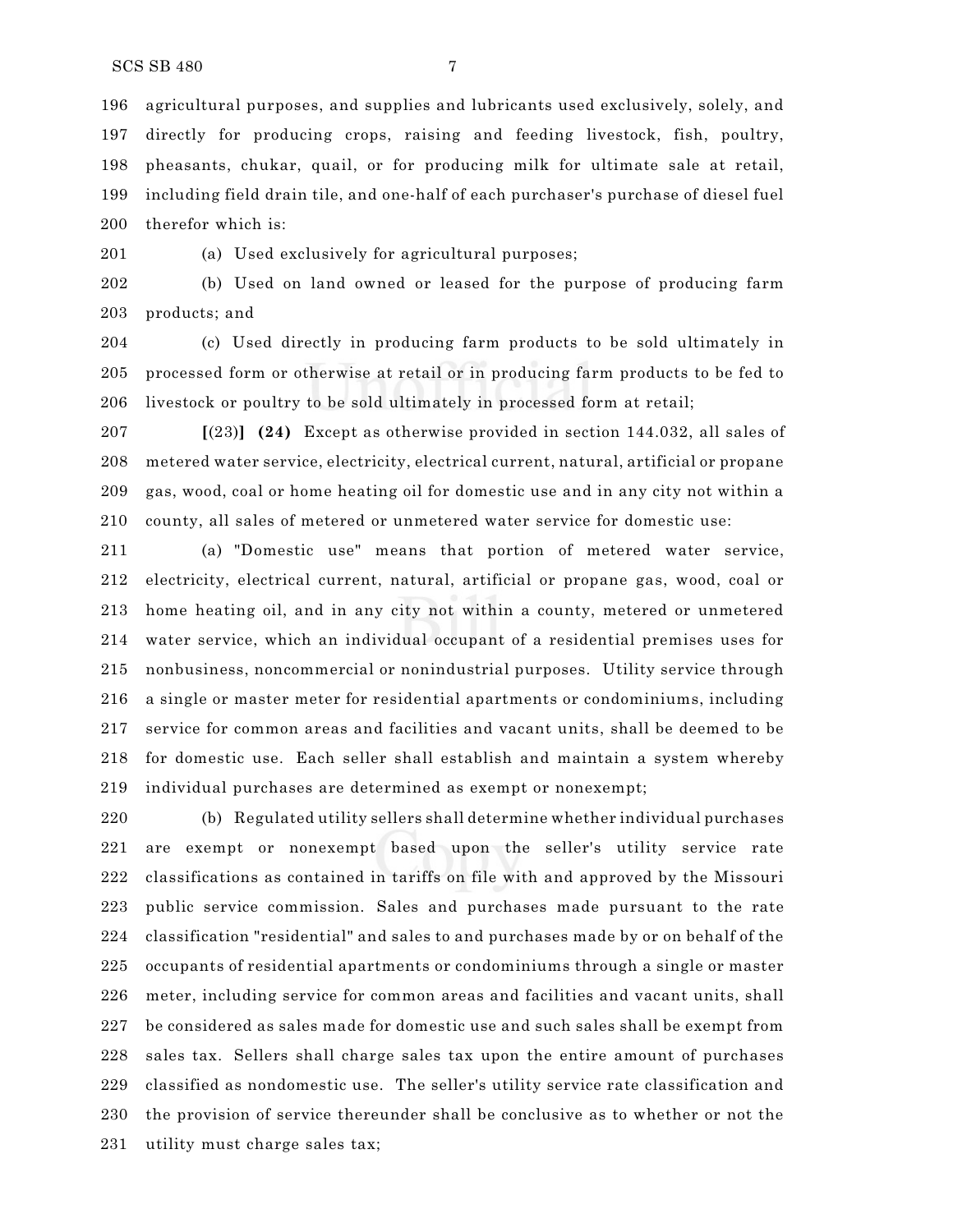SCS SB 480 8

 (c) Each person making domestic use purchases of services or property and who uses any portion of the services or property so purchased for a nondomestic use shall, by the fifteenth day of the fourth month following the year of purchase, and without assessment, notice or demand, file a return and pay sales tax on that portion of nondomestic purchases. Each person making nondomestic purchases of services or property and who uses any portion of the services or property so purchased for domestic use, and each person making domestic purchases on behalf of occupants of residential apartments or condominiums through a single or master meter, including service for common areas and facilities and vacant units, under a nonresidential utility service rate classification may, between the first day of the first month and the fifteenth day of the fourth month following the year of purchase, apply for credit or refund to the director of revenue and the director shall give credit or make refund for taxes paid on the domestic use portion of the purchase. The person making such purchases on behalf of occupants of residential apartments or condominiums shall have standing to apply to the director of revenue for such credit or refund;

 **[**(24)**] (25)** All sales of handicraft items made by the seller or the seller's spouse if the seller or the seller's spouse is at least sixty-five years of age, and if the total gross proceeds from such sales do not constitute a majority of the annual gross income of the seller;

 **[**(25)**] (26)** Excise taxes, collected on sales at retail, imposed by Sections 4041, 4061, 4071, 4081, 4091, 4161, 4181, 4251, 4261 and 4271 of Title 26, United States Code. The director of revenue shall promulgate rules pursuant to chapter 536 to eliminate all state and local sales taxes on such excise taxes;

 **[**(26)**] (27)** Sales of fuel consumed or used in the operation of ships, barges, or waterborne vessels which are used primarily in or for the transportation of property or cargo, or the conveyance of persons for hire, on navigable rivers bordering on or located in part in this state, if such fuel is delivered by the seller to the purchaser's barge, ship, or waterborne vessel while it is afloat upon such river;

 **[**(27)**] (28)** All sales made to an interstate compact agency created pursuant to sections 70.370 to 70.441 or sections 238.010 to 238.100 in the exercise of the functions and activities of such agency as provided pursuant to the compact;

 **[**(28)**] (29)** Computers, computer software and computer security systems purchased for use by architectural or engineering firms headquartered in this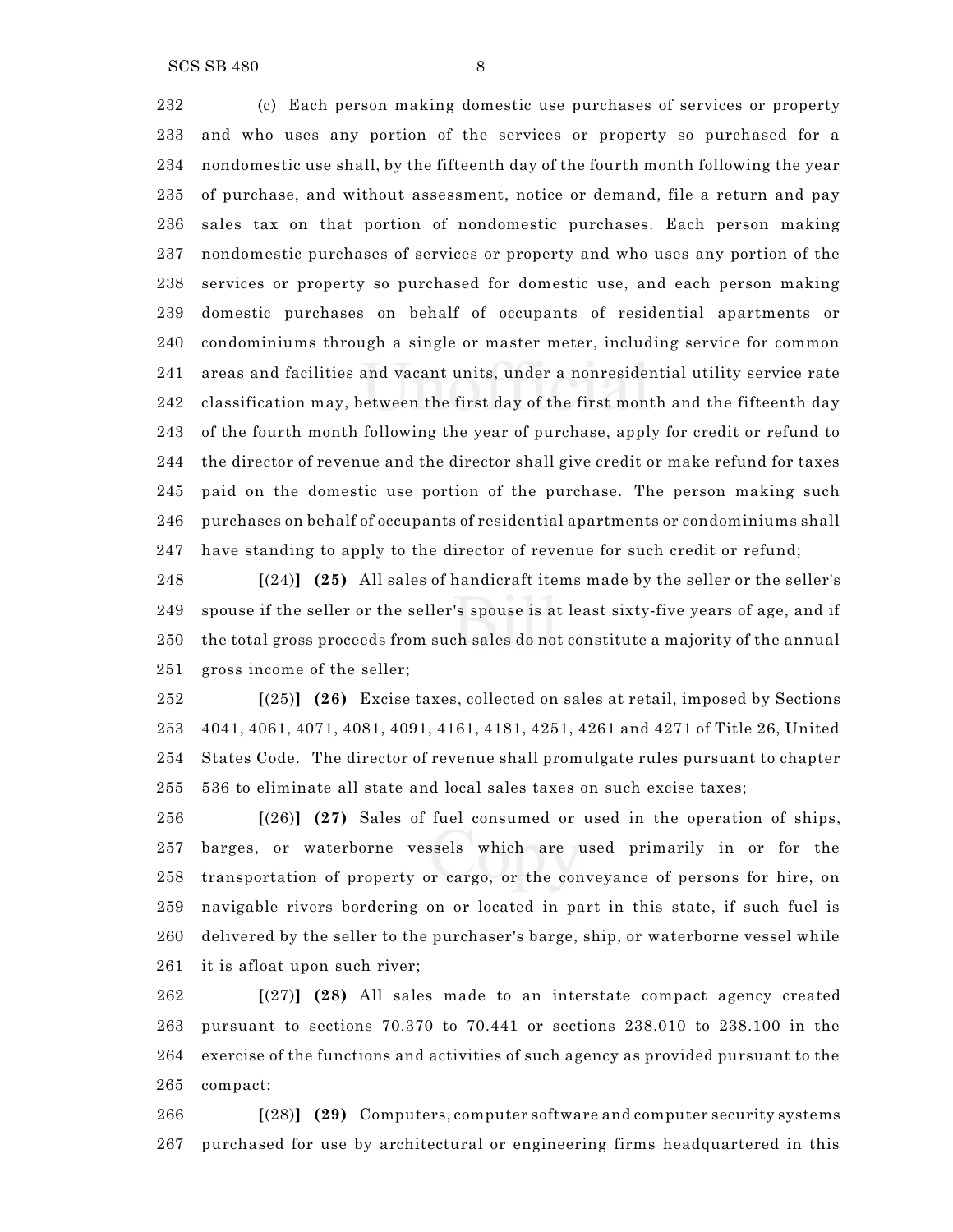state. For the purposes of this subdivision, "headquartered in this state" means the office for the administrative management of at least four integrated facilities operated by the taxpayer is located in the state of Missouri;

 **[**(29)**] (30)** All livestock sales when either the seller is engaged in the growing, producing or feeding of such livestock, or the seller is engaged in the business of buying and selling, bartering or leasing of such livestock;

 **[**(30)**] (31)** All sales of barges which are to be used primarily in the transportation of property or cargo on interstate waterways;

 **[**(31)**] (32)** Electrical energy or gas, whether natural, artificial or propane, water, or other utilities which are ultimately consumed in connection with the manufacturing of cellular glass products or in any material recovery processing plant as defined in subdivision (4) of this subsection;

 **[**(32)**] (33)** Notwithstanding other provisions of law to the contrary, all sales of pesticides or herbicides used in the production of crops, aquaculture, livestock or poultry;

 **[**(33)**] (34)** Tangible personal property and utilities purchased for use or consumption directly or exclusively in the research and development of agricultural/biotechnology and plant genomics products and prescription pharmaceuticals consumed by humans or animals;

**[**(34)**] (35)** All sales of grain bins for storage of grain for resale;

 **[**(35)**] (36)** All sales of feed which are developed for and used in the feeding of pets owned by a commercial breeder when such sales are made to a commercial breeder, as defined in section 273.325, and licensed pursuant to sections 273.325 to 273.357;

 **[**(36)**] (37)** All purchases by a contractor on behalf of an entity located in another state, provided that the entity is authorized to issue a certificate of exemption for purchases to a contractor under the provisions of that state's laws. For purposes of this subdivision, the term "certificate of exemption" shall mean any document evidencing that the entity is exempt from sales and use taxes on purchases pursuant to the laws of the state in which the entity is located. Any contractor making purchases on behalf of such entity shall maintain a copy of the entity's exemption certificate as evidence of the exemption. If the exemption certificate issued by the exempt entity to the contractor is later determined by the director of revenue to be invalid for any reason and the contractor has accepted the certificate in good faith, neither the contractor or the exempt entity shall be liable for the payment of any taxes, interest and penalty due as the result of use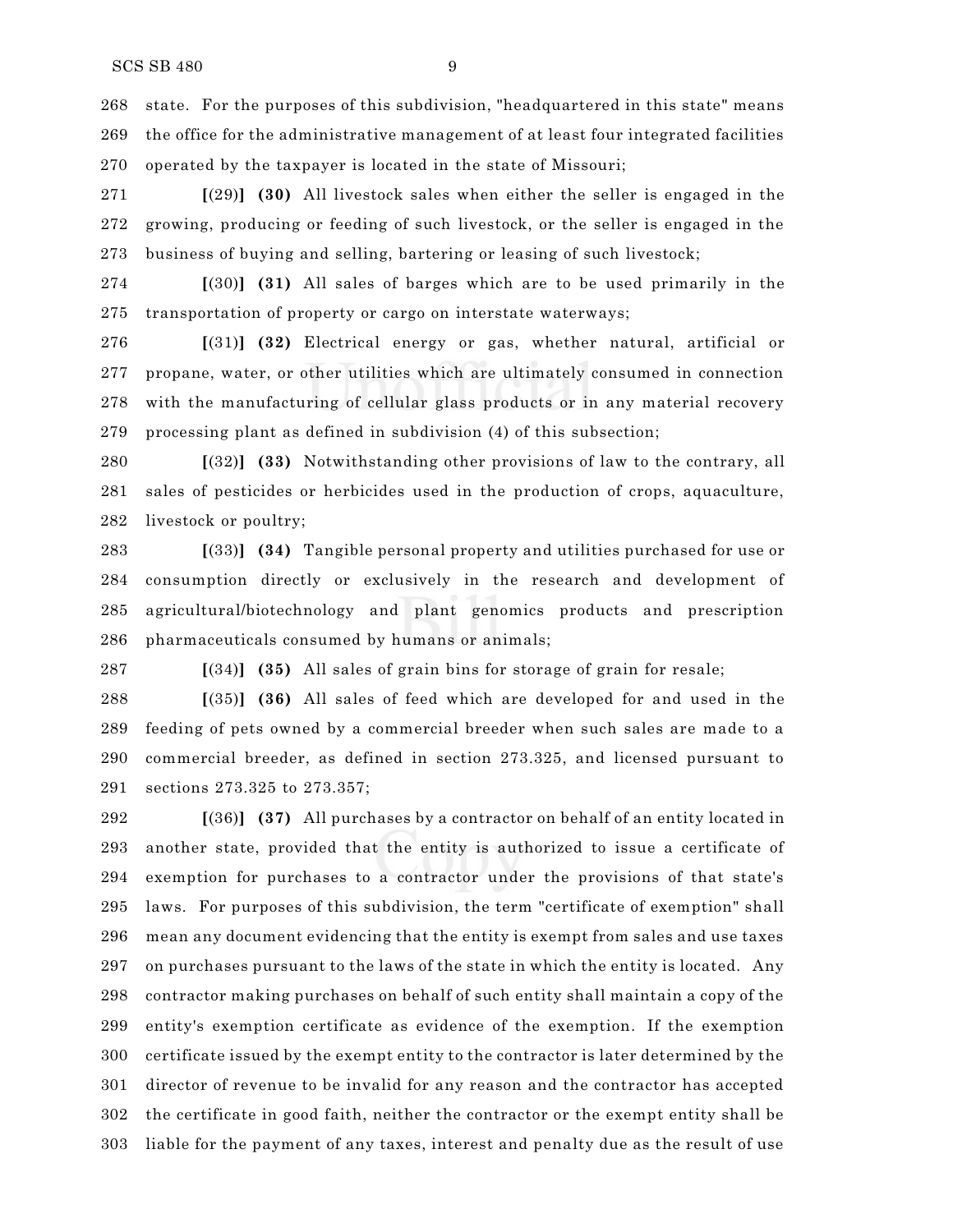of the invalid exemption certificate. Materials shall be exempt from all state and local sales and use taxes when purchased by a contractor for the purpose of fabricating tangible personal property which is used in fulfilling a contract for the purpose of constructing, repairing or remodeling facilities for the following:

 (a) An exempt entity located in this state, if the entity is one of those entities able to issue project exemption certificates in accordance with the provisions of section 144.062; or

 (b) An exempt entity located outside the state if the exempt entity is authorized to issue an exemption certificate to contractors in accordance with the provisions of that state's law and the applicable provisions of this section;

 **[**(37)**] (38)** All sales or other transfers of tangible personal property to a lessor who leases the property under a lease of one year or longer executed or in effect at the time of the sale or other transfer to an interstate compact agency created pursuant to sections 70.370 to 70.441 or sections 238.010 to 238.100;

 **[**(38)**] (39)** Sales of tickets to any collegiate athletic championship event that is held in a facility owned or operated by a governmental authority or commission, a quasi-governmental agency, a state university or college or by the state or any political subdivision thereof, including a municipality, and that is played on a neutral site and may reasonably be played at a site located outside the state of Missouri. For purposes of this subdivision, "neutral site" means any site that is not located on the campus of a conference member institution participating in the event;

 **[**(39)**] (40)** All purchases by a sports complex authority created under section 64.920, and all sales of utilities by such authority at the authority's cost that are consumed in connection with the operation of a sports complex leased to a professional sports team;

 **[**(40)**] (41)** Beginning January 1, 2009, but not after January 1, 2015, materials, replacement parts, and equipment purchased for use directly upon, and for the modification, replacement, repair, and maintenance of aircraft, aircraft power plants, and aircraft accessories;

 **[**(41)**] (42)** Sales of sporting clays, wobble, skeet, and trap targets to any shooting range or similar places of business for use in the normal course of business and money received by a shooting range or similar places of business from patrons and held by a shooting range or similar place of business for redistribution to patrons at the conclusion of a shooting event.

390.020. As used in this chapter, unless the context clearly requires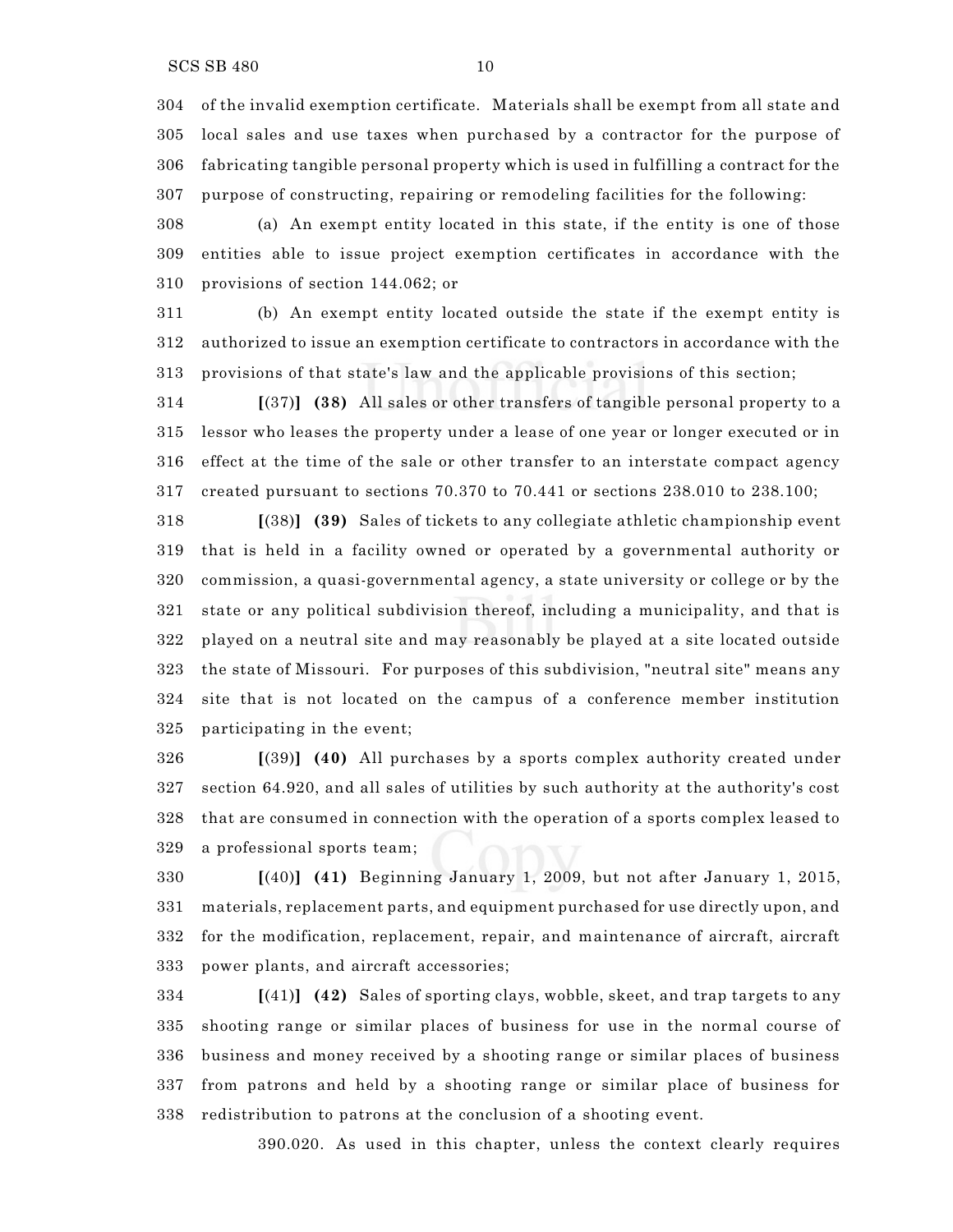otherwise, the words and terms mean:

 (1) "Agricultural commodities in bulk", commodities conforming to the meaning of "commodities in bulk" as defined in this section, which are agricultural, horticultural, viticultural or forest products or any other products which are grown or produced on a farm or in a forest, and which have not undergone processing at any time since movement from the farm or forest, or processed or unprocessed grain, feed, feed ingredients, or forest products;

 (2) "Certificate", a written document authorizing a common carrier to engage in intrastate commerce and issued under the provisions of this chapter;

 (3) "Charter service", the transportation of a group of persons who, pursuant to a common purpose and at a fixed charge for the vehicle, have acquired the exclusive use of a passenger-carrying motor vehicle to travel together as a group from a point of origin to a specified destination or for a particular itinerary, either agreed upon in advance or modified by the chartering group after having left the place of origin;

 (4) "Commercial zone", unless otherwise increased pursuant to the provisions of subdivision (4) of section 390.041, any municipality within this state together with that territory either within or without the state of Missouri, extending one mile beyond the corporate limits of such municipality and one additional mile for each fifty thousand inhabitants or portion thereof; however, any commercial zone of a city not within a county shall extend eighteen miles beyond that city's corporate limits and shall also extend throughout any first class charter county which adjoins that zone;

 (5) "Commodities in bulk", commodities, which are fungible, flowable, capable of being poured or dumped, tendered for transportation unpackaged, incapable of being counted, but are weighed or measured by volume and which conform to the shape of the vehicle transporting them;

 (6) "Common carrier", any person **[**which holds itself out to the general public to engage**] who engages** in the transportation by motor vehicle of passengers or property for hire or compensation upon the public highways and airlines engaged in intrastate commerce;

 (7) "Contract carrier", any person under individual contracts or agreements which engage in transportation by motor vehicles of passenger or property for hire or compensation upon the public highways;

 (8) "Corporate family", a group of corporations consisting of a parent corporation and all subsidiaries in which the parent corporation owns directly or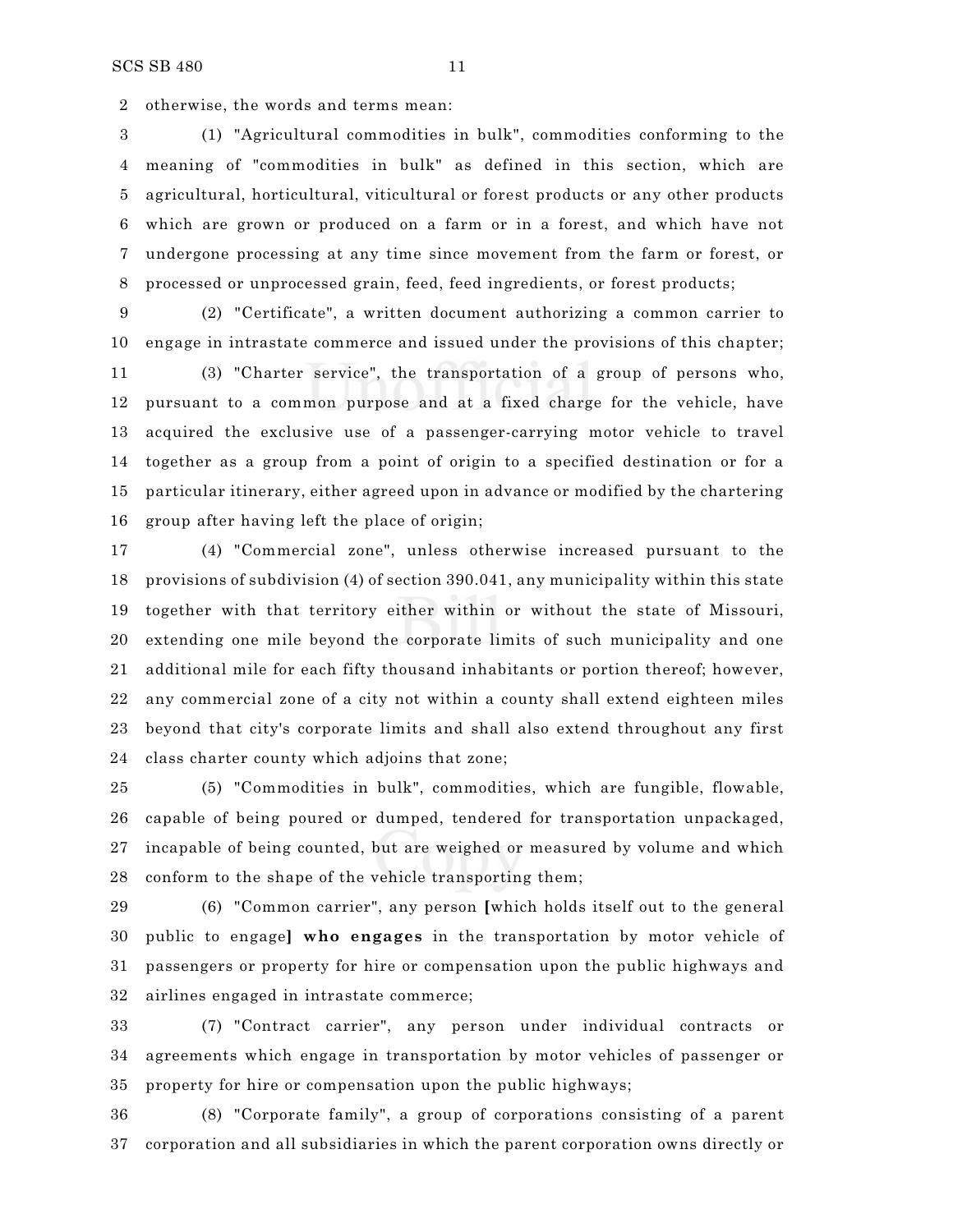indirectly a one hundred percent interest;

 (9) "Division", the division of motor carrier and railroad safety of the department of transportation;

(10) "Driveaway operator":

 (a) Any motor carrier who moves any commercial motor vehicle or assembled automobile singly under its own power or in any other combination of two or more vehicles under the power of one of said vehicles upon any public highway for the purpose of delivery for sale or for delivery either before or after sale;

 (b) A person engaged in the business of furnishing drivers and operators for the purpose of transporting vehicles in transit from one place to another by the driveaway or towaway methods; or

 (c) A person who is lawfully engaged in the business of transporting or delivering vehicles that are not the person's own and vehicles of a type otherwise required to be registered, by the driveaway or towaway methods, from a point of manufacture, assembly or distribution or from the owner of the vehicles to a dealer or sales agent of a manufacturer or to any consignee designated by the shipper or consignor;

 (11) "Dump truck", any open-top vehicle, including dump trailers, and those trailers commonly referred to as hopper trailers and/or belly dump trailers, that discharges its load by tipping or opening the body in such a manner that the load is ejected or dumped by gravity but does not include tank or other closed-top vehicles, or vehicles that discharge cargo by means of an auger, conveyor belt, air pressure, pump or other mechanical means;

 (12) "Household goods", personal effects and property used or to be used in a dwelling when a part of the equipment or supply of such dwelling; new or used furniture; store or office furniture or fixtures; equipment of museums, institutions, hospitals and other establishments; and articles, which because of their unusual nature or value require specialized handling and equipment usually employed in moving household goods;

 (13) "Interstate commerce", commerce between a point in this state and a point outside this state, or between points outside this state when such commerce moves through this state whether such commerce moves wholly by motor vehicle or partly by motor vehicle and partly by any other regulated means of transportation where the commodity does not come to rest or change its identity during the movement;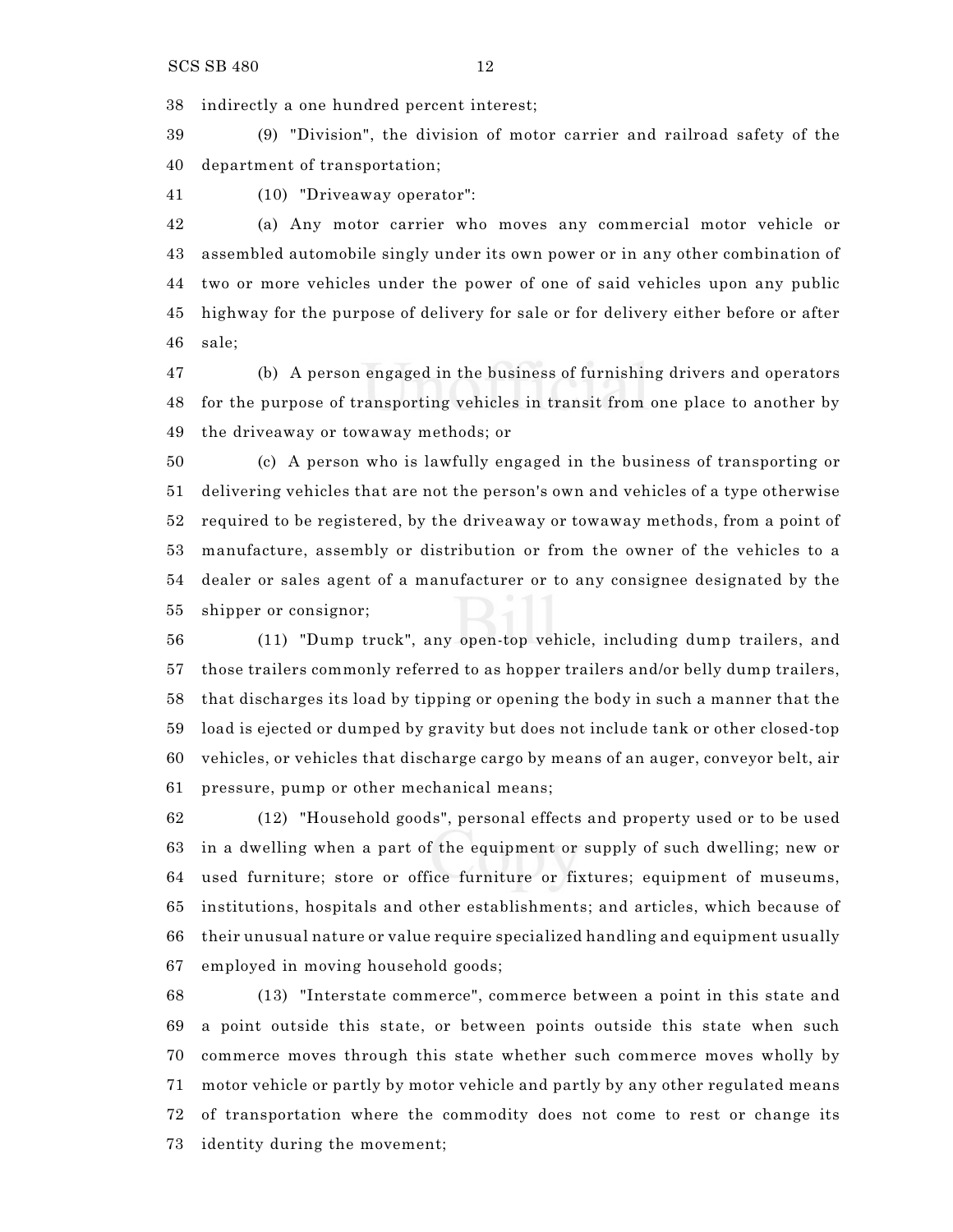(14) "Intrastate commerce", commerce moving wholly between points within this state, whether such commerce moves wholly by motor vehicle or partly by motor vehicle and partly by any other means of transportation;

 (15) "Irregular route", the course or line of travel to be used by a motor carrier's vehicle when not restricted to any specific route or routes within the area the motor carrier is authorized to serve;

 (16) "Less-than-truckload lots", lots of freight, other than a truckload lot, being transported on the motor vehicle at one time;

 (17) "Mobile home", house trailers, cabin trailers, bungalow trailers, mobile homes and any other transportable building unit designed to be used for residential, commercial, industrial or recreational purposes, including special equipment, wheels, tires, axles, springs, racks, undercarriages and undersupports used or useful in connection with the transportation of mobile homes when transported as part of the transportation of mobile homes;

 (18) "Motor carrier", any person engaged in the transportation of property or passengers, or both, for compensation or hire, over the public roads of this state by motor vehicle. The term includes both common and contract carriers;

 (19) "Motor vehicle", any vehicle, truck, truck-tractor, trailer, or semitrailer, motor bus or any self-propelled vehicle used upon the highways of the state in the transportation of property or passengers;

 (20) "Party", any person admitted as a party to a division proceeding or seeking and entitled as a matter of right to admission to a division proceeding;

 (21) "Permit", a permit issued under the provisions of this chapter to a contract carrier to engage in intrastate or interstate commerce or to a common carrier to engage in interstate commerce;

 (22) "Person", any individual or other legal entity, whether such entity is a proprietorship, partnership, corporation, company, association or joint-stock association, including the partners, officers, employees, and agents of the person, as well as any trustees, assignees, receivers, or personal representatives of the person;

 (23) "Private carrier", any person engaged in the transportation of property or passengers by motor vehicle upon public highways, but not as a common or contract carrier by motor vehicle; and includes any person who transports property by motor vehicle where such transportation is incidental to or in furtherance of his commercial enterprises;

(24) "Public highway", every public street, road, highway or thoroughfare